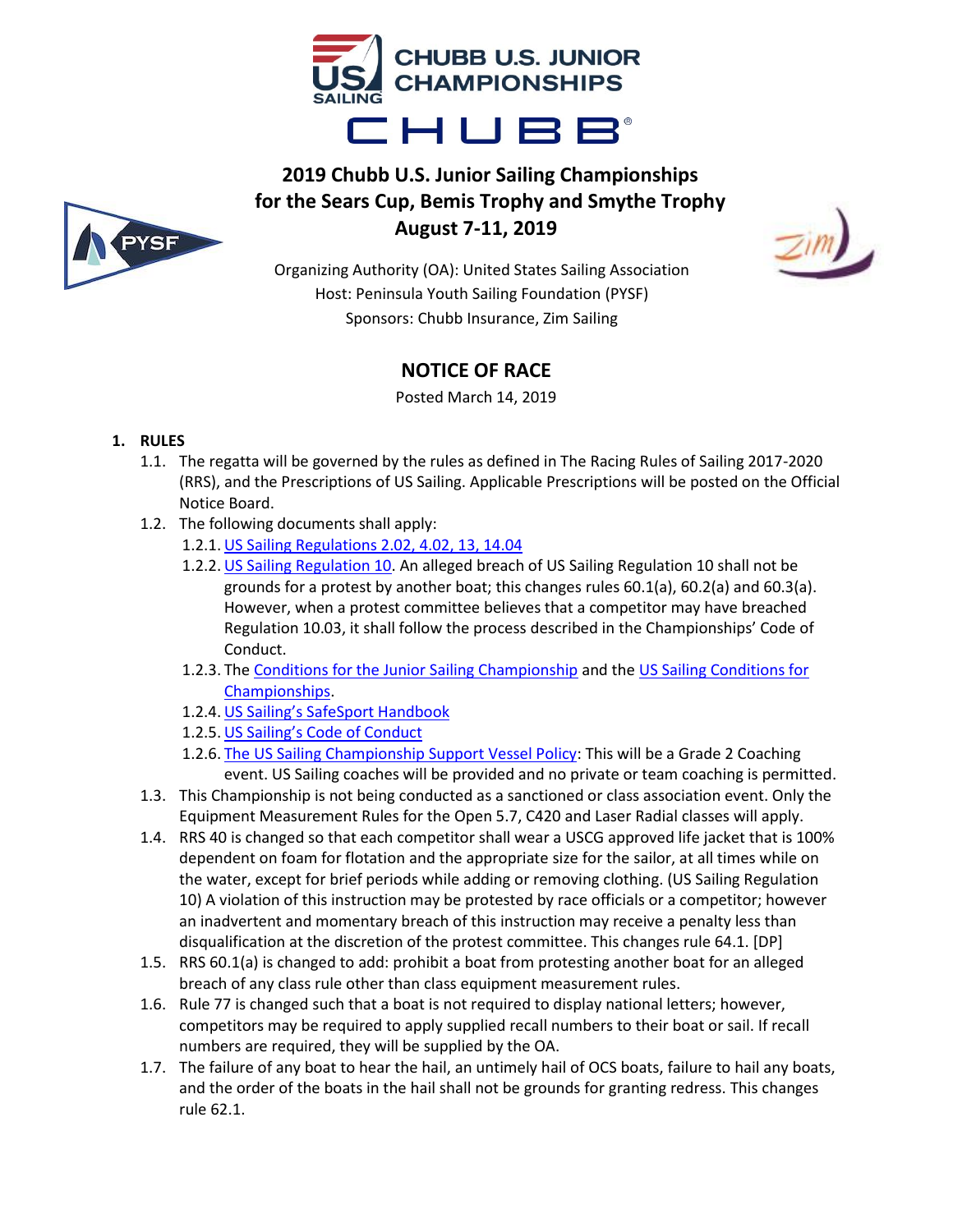

- 1.8. RRS 61.1(a) is changed to add: "A boat intending to protest about an incident that occurs in the racing area shall notify the Race Committee (RC) finish boat of her intention as soon as possible after finishing, including the boat identification number of the boat(s) being protested."
- 1.9. When Borrowed Boats are provided for the competitors in a series, the Breakdown Procedure of Appendix D5 shall be utilized. Appendix D5.2 is changed to substitute a yellow flag for signaling a breakdown on the boat and reference to umpire is replaced with protest committee. In rules D5.3 and D5.4, all references to "race committee" are changed to "protest committee". Triplehanded teams are expected to bring a yellow breakdown flag at least 8"x8" in size.
- 1.10.The notation "[DP]" in a rule in the NoR means that the penalty for a breach of that rule may, at the discretion of the protest committee, be less than disqualification.

# **2. ADVERTISING**

Competitors may be required to display advertising chosen and supplied by the Organizing Authority as outlined in World Sailing Regulation 20. [DP]

## **3. DISCIPLINES**

- 3.1. The regatta will include these disciplines utilizing the following class compliant equipment: Singlehanded - Laser Radial; Doublehanded - Club 420 with spinnaker & trapeze; Triplehanded – Open 5.7. [DP]
- 3.2. All boats will be organized by the OA: Singlehanded and Doublehanded boats shall be chartered by Laser Performance and Zim Sailing, respectively, and the Triplehanded boats to be borrowed will be organized by the Host. Private boats are not permitted.

# **4. ELIGIBILITY**

- 4.1. Competitors must have reached their 13th birthday but not their 19th birthday during the calendar year of competition.
- 4.2. Competitors must be individual or family members, all in good standing, of US Sailing at the time of: qualification event, registration and the event.
- 4.3. Competitors must be eligible to complete under the laws, regulations, policies and rules of USOC or its affiliated organizations.
- 4.4. All competitors must be a member of a Local Sailing Organization (LSO) that is a member of its [Regional Sailing Association \(RSA\)](https://www.ussailing.org/membership/organizations/regional-sailing-associations/) and US Sailing. An LSO is defined to include a yacht club, sailing club, community sailing program or other sailing organization.
- 4.5. For disciplines other than singlehanded, crew member(s) must be members of a LSO which is a member of US Sailing within the same RSA as the helm.
- 4.6. All the members of a crew shall reside in or regularly compete in the same RSA where the club is geographically located.

## **5. QUALIFICATION**

5.1. Each Area, as defined by US Sailing, may qualify one (1) team for the Triplehanded discipline and two (2) teams for both the Singlehanded and Doublehanded disciplines with the exception of Areas H and L which may qualify only one (1) team for each of the three disciplines.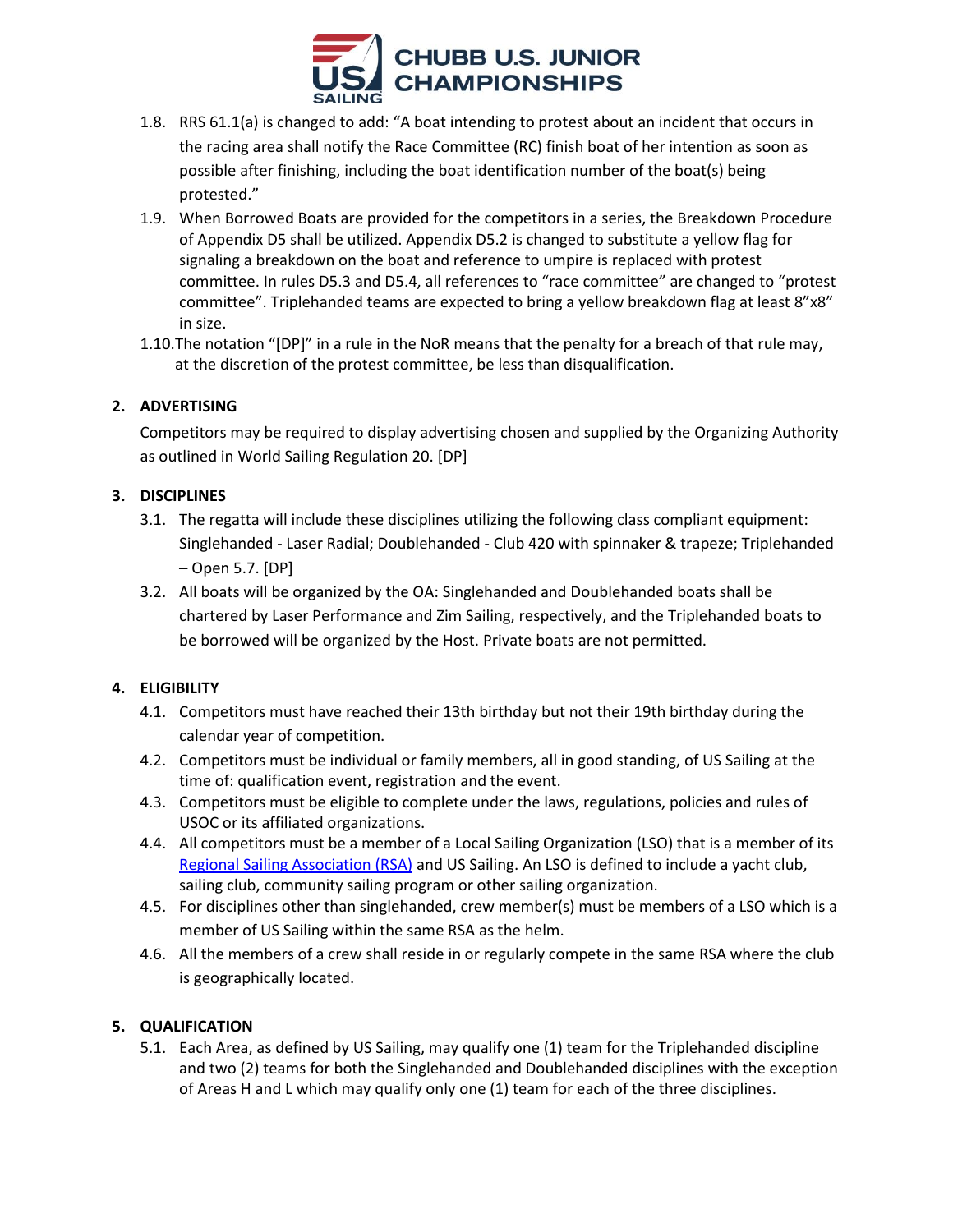

- 5.2. The team must remain the same throughout the series of qualifying events within and through the Area Qualifying event and including the National Championship. Crew changes shall meet the requirements of the Conditions for the US Junior Championship. See 1.2.3 for a link to this document.
- 5.3. A Triplehanded Team must have three crew members (including the skipper).

## **6. REGISTRATION AND ENTRY**

- 6.1. Qualified teams may enter the event by completing the registration, including payment in full, made available on the **Event Website**.
- 6.2. Registrations shall be submitted online by June 15 or, if the Area Championship concludes after this date, no later than 72 hours after qualification.
- 6.3. If requested by the Organizing Authority, an applicant shall send a copy of his or her birth certificate or passport to complete the application.
- 6.4. Entry Fees:
	- 6.4.1. The entry fee is TBD per Singlehanded competitor, which includes housing, coaching, daily transportation to and from the host club, meals and entertainment.
	- 6.4.2. The Entry fee is TBD per Doublehanded team, which includes housing, coaching, daily transportation to and from the host club, meals and entertainment.
	- 6.4.3. The Entry fee is TBD per Triplehanded team, which includes housing, coaching, daily transportation to and from the host club, meals and entertainment.
	- 6.4.4. The entry fee shall be paid on-line at the time of registration.
	- 6.4.5. The entry fee does not include the charter fee. See NoR 7 for information on charters.
- 6.5. A completed entry is defined as all forms having been completed on-line and all appropriate entry forms and fees having been received by the host club by August 6, 2019. The final deadline for all travel plans is 2300 hrs. (EDT), July 31, 2019.
- 6.6. No refunds of the entry fee will be made after July 31, 2019.
- 6.7. This event is eligible for [US Sailing's Sailorship program.](https://www.ussailing.org/competition/youth-sailing/youth-championships/sailorships-financial-aid-for-junior-sailors/)

## **7. CHARTER BOATS**

- 7.1. All boats are organized by the OA and subject to a charter/borrowed boat usage fee and damage deposit which is to be paid directly to the Charter Company (for singlehanded and doublehanded boats) or Host Organization (for Triplehanded boats).
- 7.2. Charter Agreements are between a competitor and the Charter Company (for singlehanded and doublehanded boats) or Host Organization (for Triplehanded boats).
- 7.3. Charter Boats and Borrowed Boats will include:
	- 7.3.1. Singlehanded Laser provided by Laser Performance in race-ready condition. Competitors shall provide their own sails and blades.
	- 7.3.2. Doublehanded C420 with blades and sails provided by Zim Sailing in race-ready condition. Competitors shall provide their own trapeze harnesses.
	- 7.3.3. Triplehanded Open 5.7 provided by the Host in race-ready condition. Competitors are responsible for ensuring the boats are in shipshape condition each day after racing. If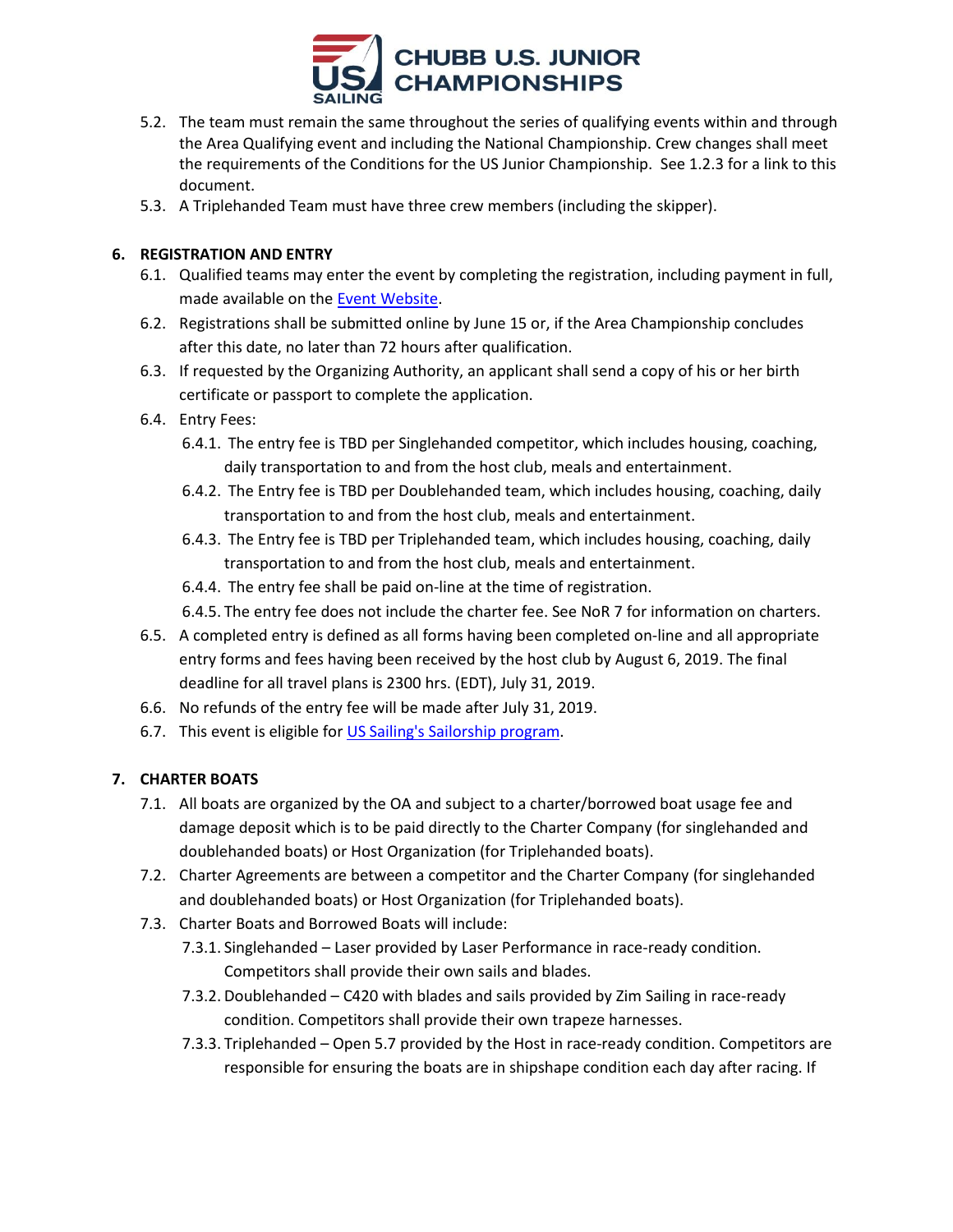

weather conditions permit, teams will rotate boats after each race. Alternatively, teams will draw for boats the first day of racing.

- 7.4. Competitors shall contact the below Charter Companies/Host directly to pay the charter/usage fees:
	- 7.4.1. Laser Radials [Laser Performance](http://www.laserperformance.us/) [Coco Solsvig,](mailto:coco.solsvig@laserperformance.com) (203) 663-7300,
	- 7.4.2. Club 420s [Zim Sailing](http://www.zimsailing.com/charters/) (401) 237-6117, [charters@zimsailing.com](mailto:charters@zimsailing.com)
	- 7.4.3.Open 5.7 Peninsula Youth Sailing Foundation contact info to be provided with welcome packet.
	- 7.4.4. Charter/borrowed boat usage fees must be paid for in full by July 31, 2019. [DP]
- 7.5. A separate Damage Deposit Fee shall be submitted by each competing team as part of registration.
	- 7.5.1. Laser Radial Damage Deposit Fee as specified by Laser Performance
	- 7.5.2. Club 420 Damage Deposit Fee as specified by Zim Sailing
	- 7.5.3.Open 5.7 Damage Deposit Fee as specified by the host in the Welcome Packet

# **8. HOUSING**

OA/Host provides housing to all competitors and is required. Local competitors may be permitted to stay at their own homes if they also house sailors from out of town.

## **9. TRANSPORTATION**

- 9.1. Transportation to/from PYSF from San Francisco Airport(SFO) will be available for competitors and provided by the host organization. Details will be provided to qualified competitors prior to their arrival.
- 9.2. US Sailing members can receive discounted travel through United Airlines for this event. Go to [https://www1.ussailing.org/User/Login.aspx?ReturnUrl=/constituents/MyCoupons.aspx.](https://www1.ussailing.org/User/Login.aspx?ReturnUrl=/constituents/MyCoupons.aspx) This discount is only available through this site.

# **10. SCHEDULE**

*Subject to change, final schedule will be posted on the Notice Board.*

10.1.Competitors traveling to the event by plane:

10.1.1. Shall plan to arrive at San Francisco airport on Wednesday August 7<sup>th</sup>.

10.1.2.Return flights should not be scheduled prior to 1930 hrs on Sunday, August 11th.

- 10.2.Competitors traveling to the event by car, or means other than flying, shall not arrive at the venue earlier than 1200 on Wednesday, August  $7<sup>th</sup>$  and shall not depart the venue on Sunday, August 11<sup>th</sup> until the awards ceremony has concluded.
- 10.3. Requests for early arrivals or departures will only be given in extenuating circumstances and must be requested via email at the time of registration to the National Event Chair, Matt Dubois [\(msdubois@sbcglobal.net\)](mailto:msdubois@sbcglobal.net) and approved at least two weeks ahead of the event start date.
- 10.4. Tentative schedule:

Wednesday, August 7

| $1200 - 1800$ | Registration & Set-Up            |
|---------------|----------------------------------|
| 1800 - 1930   | <b>Competitor Welcome Dinner</b> |

**EARLY ARRIVALS ARE NOT PERMITTED**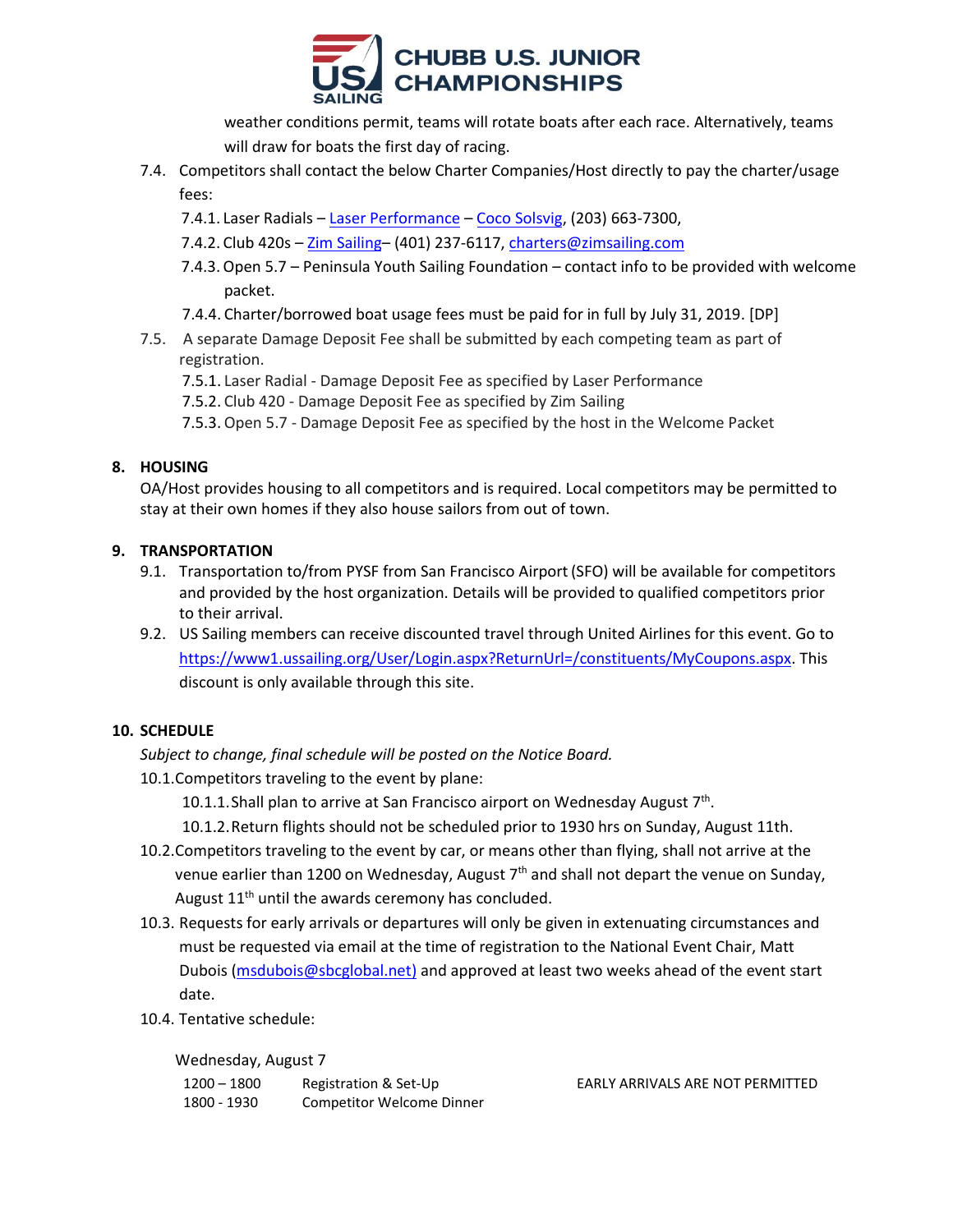

| Thursday, August 8             |                                                            |                                       |
|--------------------------------|------------------------------------------------------------|---------------------------------------|
| $0730 - 0830$<br>$0830 - 0900$ | <b>Breakfast</b><br><b>Competitors Meeting</b>             | All classes                           |
| $0900 - 1400$                  | Race clinics                                               | Clinics divided by classes            |
| 1430                           | Practice race warning signal                               | First Race to follow                  |
| 1700                           | <b>Competitors Meeting and Local</b><br>conditions seminar |                                       |
| 1830                           | Casual dinner                                              |                                       |
| Friday, August 9               |                                                            |                                       |
| $0730 - 0830$                  | <b>Breakfast</b>                                           |                                       |
| $0830 - 0900$                  | <b>Competitors Meeting</b>                                 | All classes                           |
| 0930                           | Harbor gun for all disciplines                             |                                       |
| 1100                           | Warning Signal for First Race - all circles                | No warning signal after 1800          |
| 1930                           | Casual dinner                                              |                                       |
| Saturday, August 10            |                                                            |                                       |
| $0730 - 0830$                  | <b>Breakfast</b>                                           |                                       |
| $0830 - 0900$                  | <b>Competitors Meeting</b>                                 | All classes                           |
| 0930                           | Harbor gun for all disciplines                             |                                       |
| 1100                           | Warning Signal - all circles.                              | No warning signal after 1800          |
| 1930                           | Casual dinner                                              |                                       |
| Sunday, August 11              |                                                            |                                       |
| $0730 - 0830$                  | <b>Breakfast</b>                                           |                                       |
| $0830 - 0900$                  | <b>Competitors Meeting</b>                                 | All classes                           |
| 0900                           | Harbor gun for all disciplines                             |                                       |
| 1030                           | Warning Signal - all circles.                              | No warning signal after 1330          |
| As soon as is                  | Awards ceremony                                            | (all boats must be packed first)      |
| practical after                |                                                            |                                       |
| racing                         |                                                            |                                       |
| 1630                           | Group transport departure for airport                      | Do not schedule flights prior to 1930 |

**11. MANDATORY PARTICIPATION**

- 11.1. Participation in all meals and regatta events is mandatory.
- 11.2. A mandatory clinic will be held preceding the championship. The purpose of the clinic will be to familiarize the competitors with the local conditions and probable race course. The clinic is intended to include a practice race. Coaches for the clinic will be provided by US Sailing.

hrs

## **12. MEASUREMENT**

- 12.1. Each boat shall comply with the equipment measurement rules of its class and may be inspected for compliance at any time during the regatta at the discretion of the Protest Committee.
- 12.2. Personal flotation devices will be checked at registration for compliance with NoR 1.4.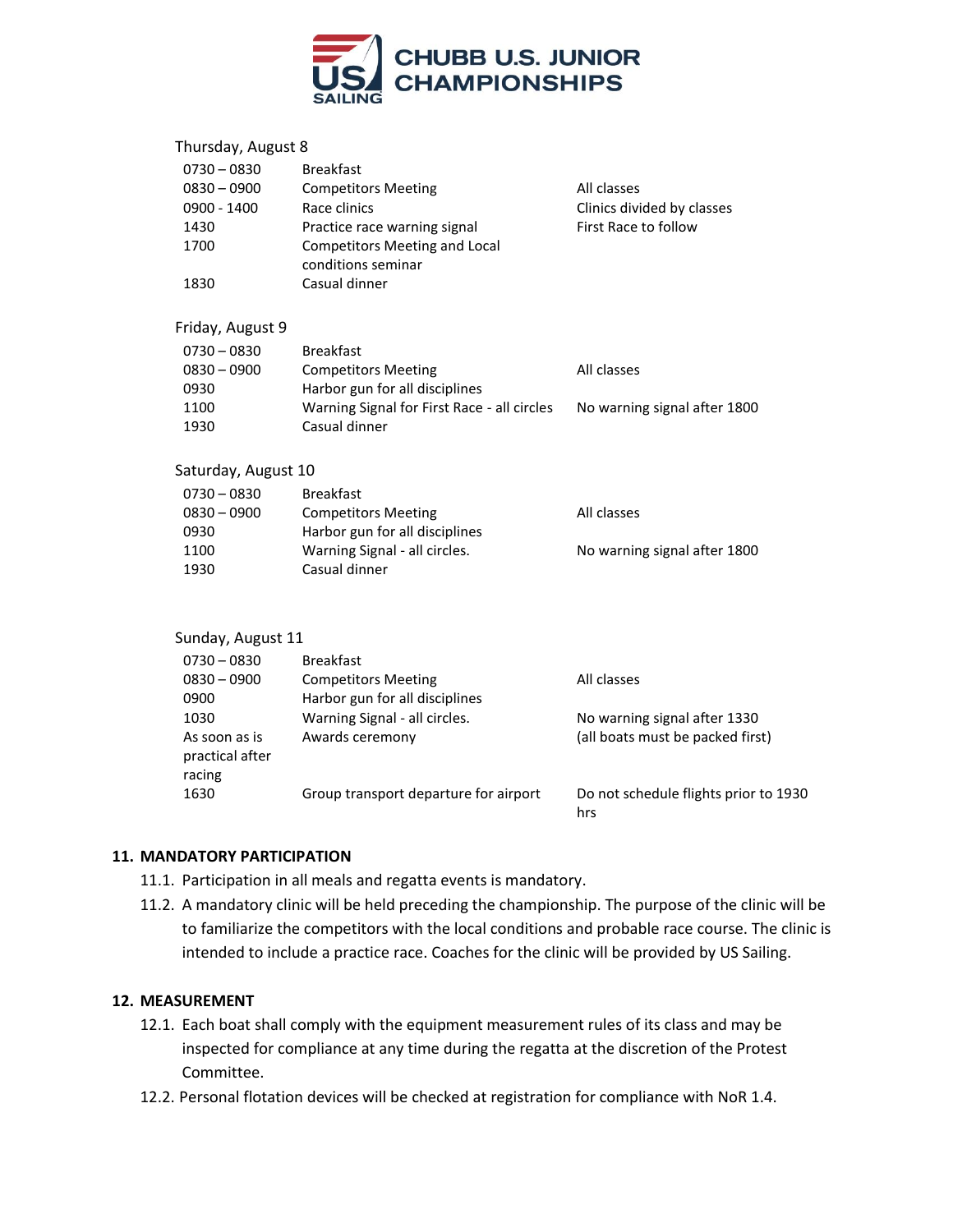

# **13. SPECIAL CONDITIONS FOR TRIPLEHANDED DISCIPLINE**

- 13.1. Teams shall not in any way adjust standing rigging of any boat in a round robin series during the event, except with the prior consent of the Technical Committee. Teams understand that each boat is rigged within the specifications of the Open 5.7 class and specific sail adjustments may vary from boat to boat.
- 13.2. The race committee may change any sailing rule or specification in the sailing instructions with the approval of the Chief Judge provided that the change is fair to all competitors. Examples may include, but are not limited to, replacing penalty turns with a scoring penalties and the elimination of spinnakers.
- 13.3. Competitors in the Triplehanded discipline are reminded that they are not covered or protected by the Borrowed Boat Insurance Program, which exists to protect the owner of the boat, not the sailors/borrowers.

## **14. SAILING INSTRUCTIONS**

Sailing Instructions will be posted online at the Event Website and will be available at registration.

## **15. VENUE**

- 15.1. Peninsula Youth Sailing Foundation, 1200 Chesapeake Dr, Redwood City, CA 94063
- 15.2. The races will be sailed in the waters of San Francisco Bay, adjacent to the venue. Detailed course locations will be provided in the Sailing Instructions.

## **16. COURSES**

All disciplines will sail windward/leeward courses with leeward gates, or other appropriate courses as approved by the PRO*.* Detailed descriptions of the courses will be provided in the sailing instructions.

## **17. PENALTY SYSTEMS**

Appendix P - Special Procedures for Rule 42 will apply with the exception of RRS P2.3 which shall not apply.

## **18. SCORING**

- 18.1. Three (3) races are required to be completed to constitute a series.
- 18.2. In accordance with RRS A2, a boat's series score shall be the total of her race scores excluding her worst score after six (6) races are completed.
- 18.3. Up to ten (10) races are scheduled for the Singlehanded and Doublehanded disciplines.
- 18.4. A single round robin is scheduled for the Triplehanded discipline.

## **19. SPECTATOR BOATS**

A spectator boat provided by the host-club may be available for at least one day of racing. Additional opportunities for spectators may be available onshore. Details will be provided to invited sailors.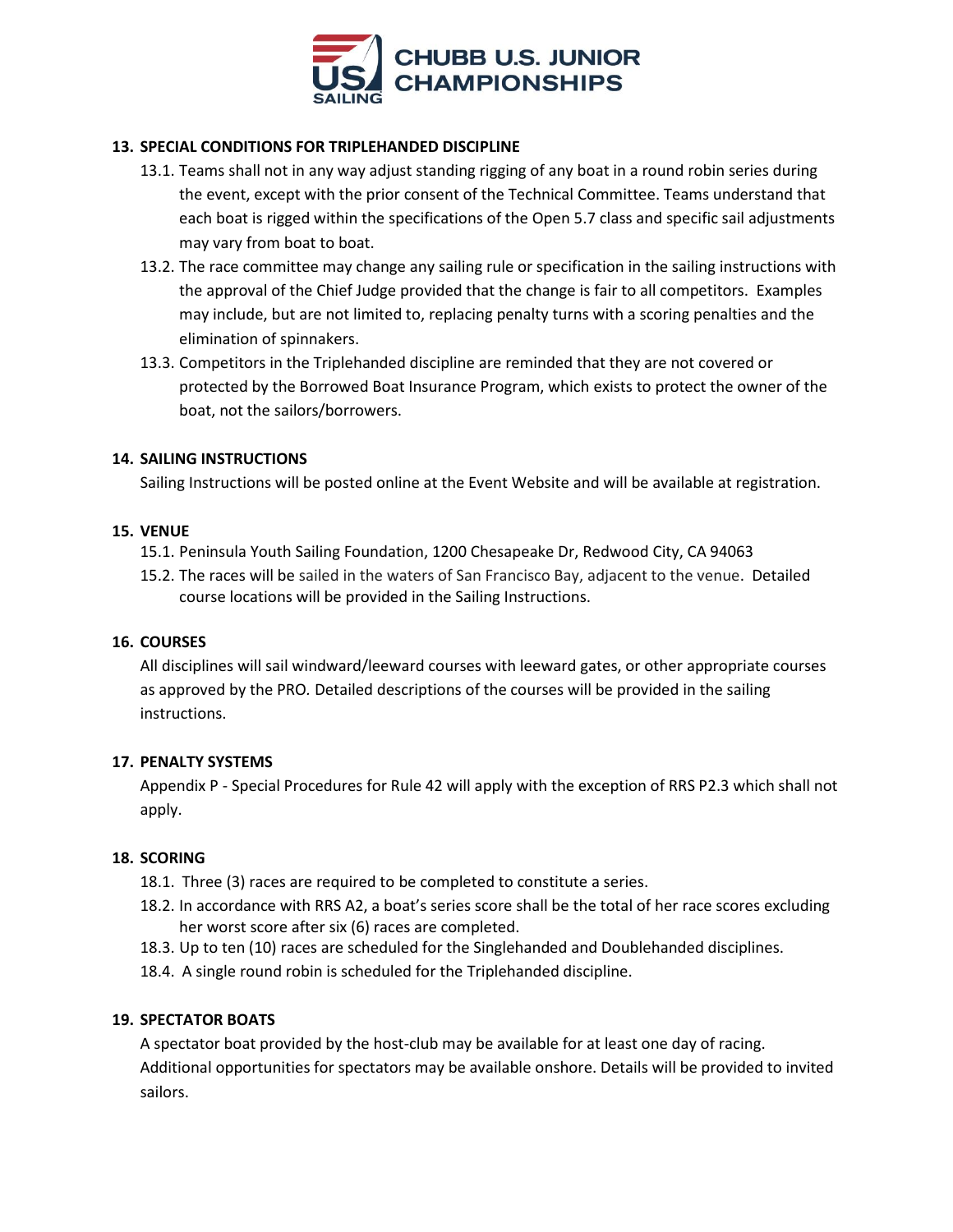

# **20. COACHING**

- 20.1. This is a Grade 2 Event as defined in the US Sailing Championship Coaching and Support Boat [Policy.](http://www.ussailing.org/racing/championships/coaching-and-support-boat-policy/) US Sailing coaches will be supplied and no private/team coaching is permitted. Private instructors, coaches and other support personnel including family members shall not go afloat in the defined racing area at any time during the clinic or racing days, except in spectator boats as defined in NoR 19. [DP]
- 20.2. Competitors shall not receive advice, instruction, or any type of assistance related to the competition outside of that provided by US Sailing. Outside contact with competitors, including electronic communication, for the purposes of offering a racing advantage is prohibited for the duration of the event; commencing with the competitor's arrival at the host club until dismissal by the US Sailing Coach on clinic days, or released by the Protest Committee on racing days. [DP]
- 20.3. The coaches provided by US Sailing will offer on-the-water instruction and group commentary/advice on land following each racing day. This coaching will be given to all competitors on an as equal basis as possible.

## **21. EQUIPMENT**

- 21.1. The only gear, rigging, or equipment that a competitor may take aboard a boat is: a refillable water bottle, class-legal compass, flags, plastic bucket or bailer, normally equipped ditty-bag, personal effects, PFDs and protective clothing. For the C420 event, competitors may also bring aboard their personal trapeze harness. [DP]
- 21.2. GPS devices of all varieties, styles and combinations and VHF radios are specifically banned. [DP]

## **22. PROHIBITED SUBSTANCES - US SAILING REGULATION 10.03 B AND 10.03 C, STATE:**

*B. For Junior and Youth events or for junior or youth competitors in any US Sailing championship, no participant or competitor shall use or possess, either on or off the water: 1. marijuana or any other substance if possession is illegal under state or federal law; or 2. any alcoholic beverages.* 

*C. An alleged breach of one of these regulations shall not be grounds for a protest; this changes rules 60.1(a), 60.2(a) and 60.3(a). However, when the protest committee believes that a competitor may have breached one of these regulations, it shall follow the process described in the Championships Code of Conduct. If a competitor is found to have breached one of the elements within the Code of Conduct, they shall be excluded from the remaining races of the series and, where practicable, removed from the regatta venue and sent home. The competitor's boat shall be disqualified from all races of the series.*

<https://www.ussailing.org/competition/resources/hosting-a-us-sailing-championship/regulation-10/>

## **23. CONDUCT OF COMPETITORS**